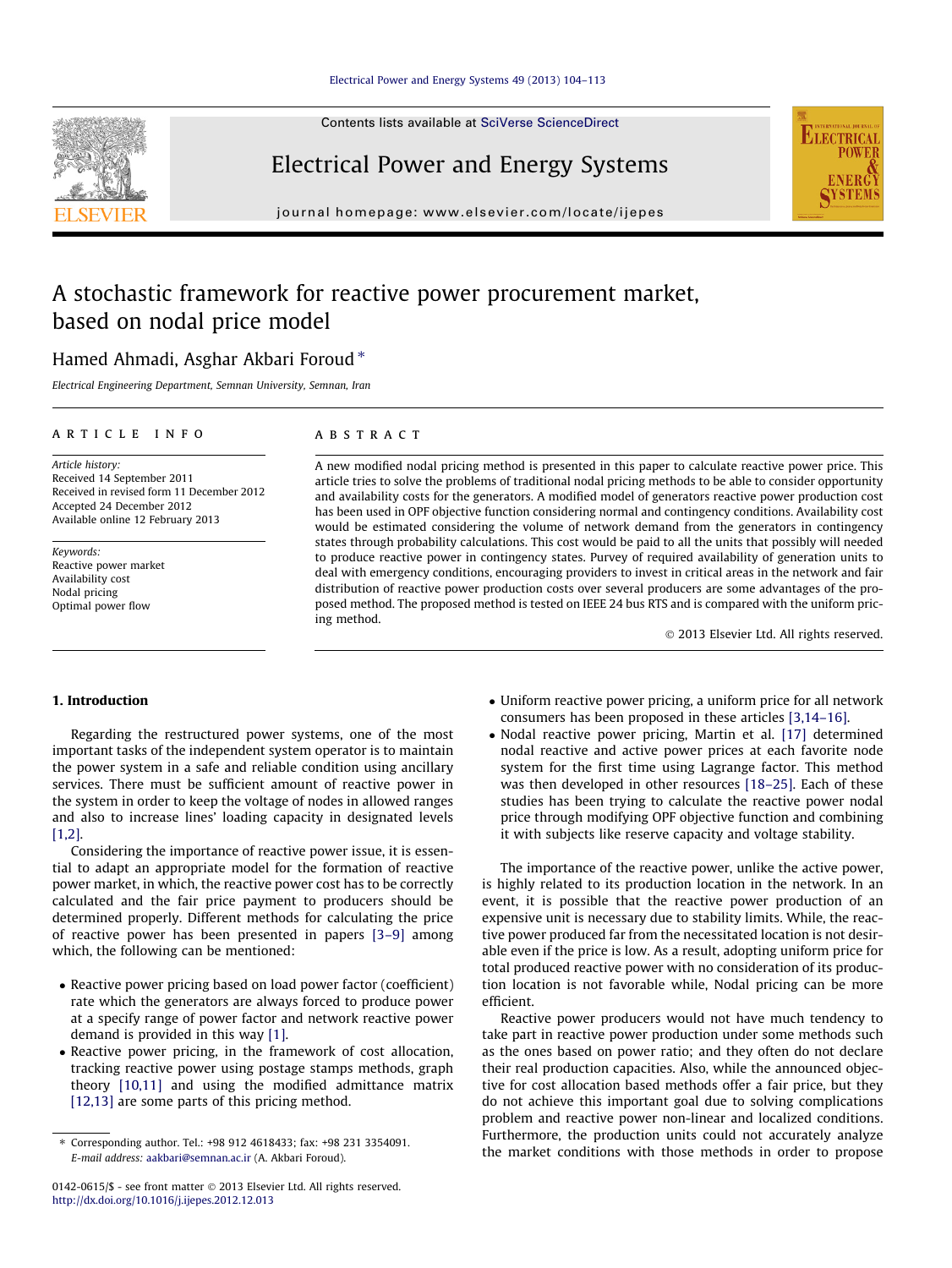the right price in contracts accordingly. While, since nodal pricing can be proportional to unit's real production cost (that is considered in this paper), it can offer fair price for reactive power. Nodal pricing of reactive power can be an efficient signal to investment on reactive power resources in necessary locations in the network. It also will adequately help the network operator to improve the application conditions and recognize the network demand better signal to maintain voltage stability.

However, there are also some critics for traditional nodal reactive power pricing which point out a number of disadvantages for it. Traditional nodal reactive power pricing, does not provide a correct economic signal, due to special form of the reactive power production cost function. On the other hand, in traditional nodal pricing method, only generators that have won in the market for reactive power production can receive money. But the system needs some units to deal with haphazard incidents and keep its safety which may not be selected to generate reactive power in normal conditions. These units are needed to generate reactive power at any time the ISO determines, and the network needs this power to keep the voltage under control in an adequate zone. Therefore, it is necessary to pay these units for maintaining availability. Also perhaps some generators are forced to reduce some portion of their active power production capacities to produce reactive power; these units expect to receive some opportunity compensation for these lost opportunities, but the opportunity and availability compensations are not considered in traditional nodal pricing methods of reactive power.

An improved nodal pricing method is presented in this paper to calculate reactive power price. This article tries to solve the problems of traditional nodal pricing methods to be able to consider opportunity and availability costs for the generators. The reactive power service provision cost function which was previously used in Uniform Price markets is revised here and is used as the OPF objective function in proposed method. Also proposed method is capable to calculate the reactive power nodal price comprising availability cost in addition to reactive power production cost. Availability cost would be estimated considering the volume of network demand from the generators in contingency states through probability calculations. This cost has been considered to be paid to all the units which the network may demand those to produce reactive power in contingency conditions. So these payments are not necessarily exclusive to the units which have won the markets. Purvey of required availability of generation units to deal with emergency conditions, encouraging providers to invest in critical areas in the network and fair distribution of reactive power production costs over several producers are some advantages of the proposed method.

This article is presented in five sections. After the introduction, the method of calculating the reactive power production cost has been considered in Section 2. The reactive power market model based on nodal price is presented in Section [3](#page--1-0). In fourth section, the proposed method is tested on IEEE 24 bus RTS [\[26\]](#page--1-0) using GAMS software [\[27\],](#page--1-0) and is compared with the uniform pricing method. Finally, conclusions are given in Section [5.](#page--1-0)

#### 2. Total reactive power production cost

The importance of synchronous generators is a critical issue to provision of reactive power ancillary services. When reactive power and terminal voltage are constant in a synchronous generator, field coil and armature temperature range limits would determine the amount of reactive power produced by generator. Armature heating range limit is a circle with a radius of  $R_1 = (V_tI_a)^{1/2}$  and the center of origin point which its equation is given by [\[28,29\]](#page--1-0)

$$
P^2 + Q^2 \leqslant (\sqrt{V_t I_a})^2 \tag{1}
$$

And field thermal range limit is a circle with the radius of  $R_2 = E_{af} V_t / X_s$  and the center of  $C_2 = (0, -V_t^2 / X_s)$  which is given by [\[28,29\]](#page--1-0)

$$
P^{2} + (Q + V_{t}^{2}/X_{s})^{2} \leq (E_{af}V_{t}/X_{s})^{2}
$$
\n(2)

which, in above relations,  $V_t$  is voltage on generator terminal,  $I_a$  is steady-state armature current,  $E_{af}$  is excitation voltage and  $X_s$  is synchronous reactance And P, Q are real and reactive power out of synchronous machine. Nominal value of the machine is intersection point of two circles  $(P_R)$ . If  $P < P_R$ , then Q limit is imposed by heat flow range of generator excitation current, and if  $P > P_R$ , then the armature heating range will impose the constraints over production level Q [\[28,29\]](#page--1-0).

Fig. 1 is considered to assist us with further evaluation.  $Q_{base}$  in this figure is the reactive power required by generator for its auxiliary equipment. If the operating point is set inside limiting curves  $(P_A, Q_{base})$ , then the generator can increase its produced reactive power from  $Q_{base}$  to  $Q_A$  without the need to adjust the  $P_A$  again. But this will cause losses to increase in coil and will result in increase costs. If the generator operates on the limiting curve, any increase in Q requires a reduction in P, as the coil heating range was intended. Also Fig. 1 shows that a smaller zone is designated for Q to implement the generator at under-excitation mood. This limitation is due to the heat concentrated in the end of terminal armature [\[1,3\]](#page--1-0).

Under above mentioned considerations, reactive power production costs related to synchronous generator can be expressed by the following curve.

In [Fig. 2](#page--1-0), the reactive power production zones for the generator are as follows:

• Reactive power production zone  $(0 - Q_{base})$ 

The produced reactive power in this zone is only sufficient for generator's auxiliary equipment which includes ancillary reactive applications such as injection pump motors. Therefore nothing would be paid to the generator for producing reactive power in this zone [\[3\].](#page--1-0)

• Reactive power production zone ( $Q_{base} - Q_A$ ) and reactive power absorption zone  $(0 - Q_{min})$ 

In this zone, the generator can produce or absorb the required reactive power without making any change in the amount of active power production. This can lead to an increase of real power loss in the excitation coil and the generator armature. Therefore, the generator expects an additional payment (perhaps according to real time market prices) from Independent System Operator (ISO) for being available to him [\[3\].](#page--1-0)



Fig. 1. Synchronous generator capability curve.